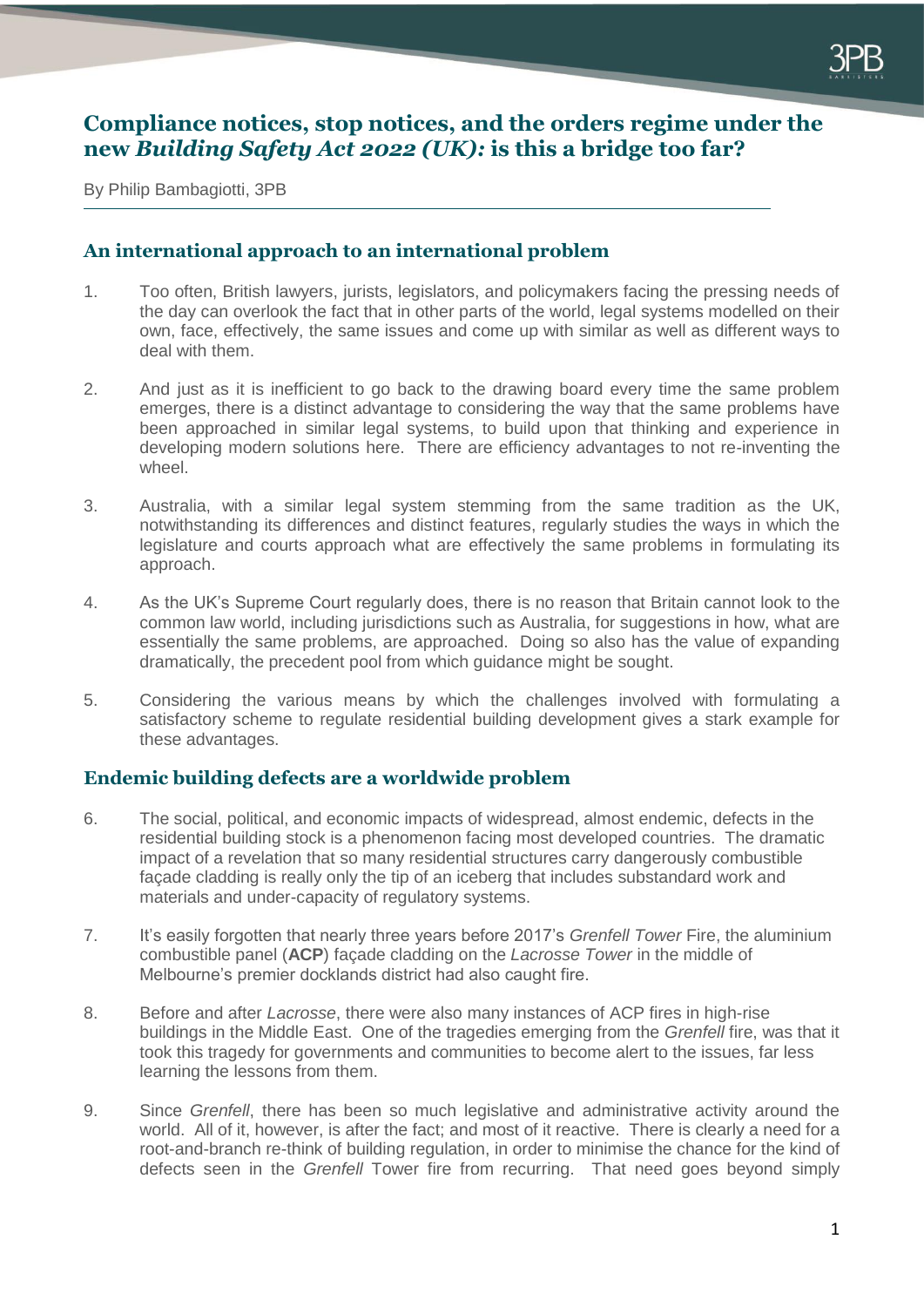addressing the ACP problem, but should look at, and for, the 'next' phenomenon that will emerge.

# **The right level of regulation**

-

- 10. It is clear that whole communities have an interest in the quality of their built environment, including their residential building stock. Residential development not only provides a physical framework for the life of a community, it involves a very significant component of economic activity.
- 11. It is equally clear that residential development is so complex and complicated that the community cannot leave it, as an activity, entirely to the outcome of market forces.
- 12. Formulating effective building regulation is hard. It becomes harder when the building activity involves the very public, and very emotive, aspects of residential building development.
- 13. The difficulties are inherent in the regulatory activity itself, sitting at the cross-roads of public administration with the arcane and often intricate technical issues involved with the building process.
- 14. Principally, the critical challenge to regulation involves getting the balance right.
	- (a) Too much or too tight, and residential building development activity can grind to a halt.
	- (b) Too little or too light, and the process goes off the rails and we have large residential buildings either going up in flames, or going down in a cloud of dust & debris.

### **Comparing the positions in Australia and the UK**

- 15. The fundamental features of the legal framework of residential building development in the UK and in Australia are very similar, namely: a primary emphasis on common law, particularly contract law, supplemented by schemes of legislative regulation - involving statutes and tiers of delegated regulation: by laws, regulations, orders, codes, and so on. Further still, the enforcement of these laws involve a combination of courts with specialist, lower level tribunals.
- 16. Obviously, despite the similarities of systems and their common origin, there are differences in the detail and direction of the legal systems in the UK and a common-law commonwealth country such as Australia.
- 17. The common law has the same foundations; the same basic DNA, but has developed in different ways in the UK as well as in Australia.<sup>1</sup>
- 18. Those differences in common law foundation, as well as the differences in social and political context, are reflected in the legislative structure regulating residential building development. The legislative regulation in each are framed, structured, and worded differently, as well as having different reach.
- 19. Rather than diminishing the relevance of each to the analysis of the other, these differences can be used to highlight the bases, features, and nuances in each such system. This analysis allows both a deeper, as well as a broader, understanding of the system of common law as well as statute that applies in each jurisdiction. Further, despite the differences, the legislation, in most cases, operate in similar ways and exhibit similar approaches, for example, to statutory

 $1 \qquad$  The divergences in the development in the common law from its original British foundation are also seen in the common law as it has manifested in Canada as well as in the United States.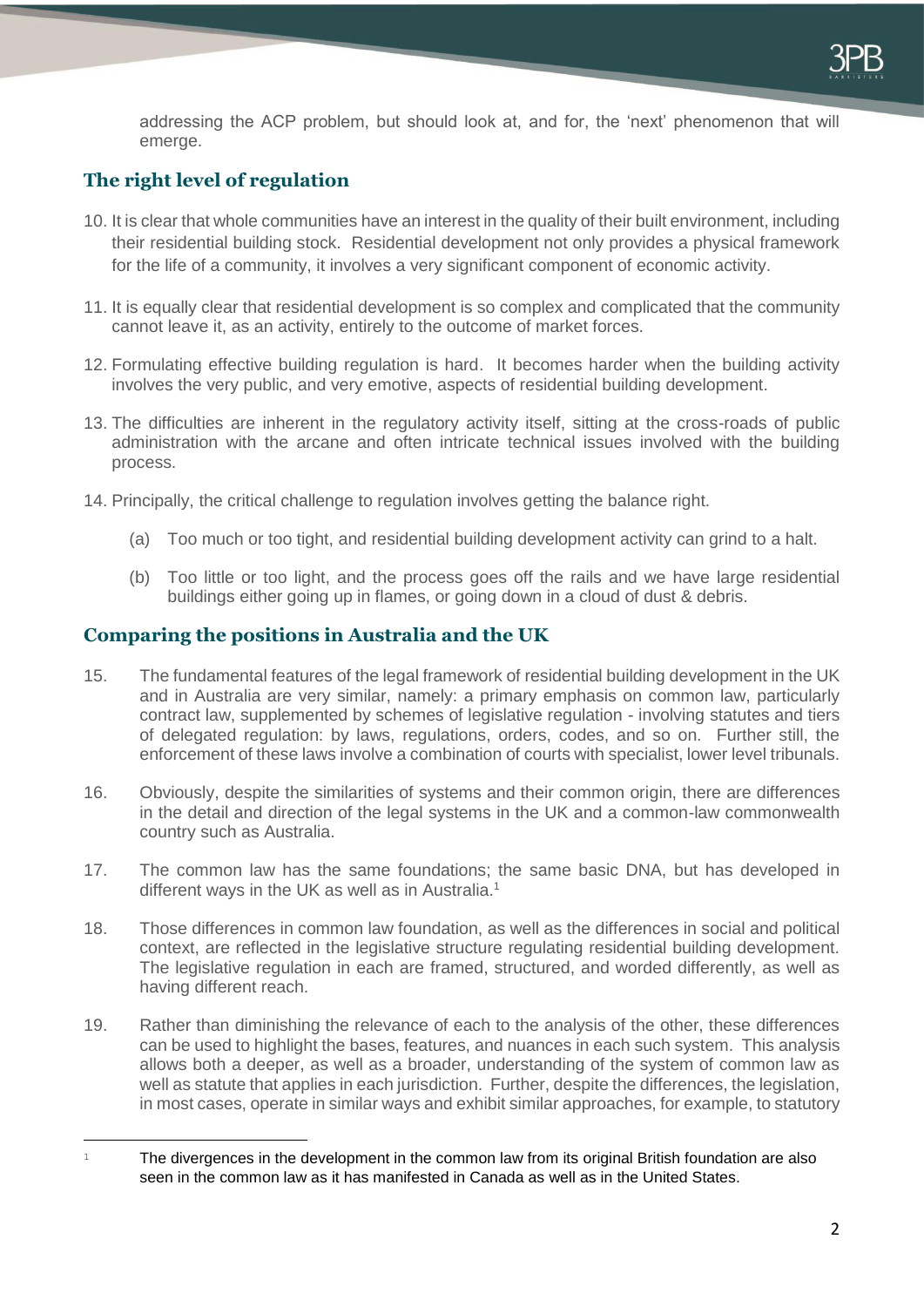construction of developments. Again, the differences in language assist in analysing perspective, and so on.

20. This underlines the view that a general awareness of what happens in the common law world can be very useful in understanding what is happening in the UK.

### *Grenfell* **revealed a broken system**

- 21. In the aftermath of 2017's *Grenfell Tower Fire,* two important inquiries were launched in the UK. The *Grenfell Tower Inquiry*, and Dame Judith Hackett's *Independent Review of Building Regulations & Fire Safety*. What emerged in the course of these inquiries was alarming. There were obviously a range of similar inquiries and reports in other countries in similar circumstances.
- 22. The Grenfell and the Hackett inquiries, and their reports,<sup>2</sup> make fascinating yet disturbing reading. They revealed an urgent need for a root-and-branch review, and indeed re-think about both the operation of building regulation, as well as raising existential issues in the approach to regulation itself.<sup>3</sup>
- 23. What then followed was a sense of crisis, pickled in despair that spread throughout the community as well as the building industry – about the extent and the expense of the problem, as well as apprehension about what the government might do.
- 24. Unfortunately, this crisis fragmented, to a degree, and merged with other, associated issues, to present as a hydra-headed problem. This widespread sense of crisis led to a slew of administrative as well as legislative activity, all designed to patch what was generally recognised to be a broken system.

## **New legal framework in NSW for building defects**

-

- 25. Australia is a federation of six States combined with territories. Accordingly, each State operates as its own legal jurisdiction – statute, administration, and courts, with the Federal system lying over the top of all of them – and with its own jurisdiction, executive, and so on.
- 26. Most regulation of residential development is addressed at a State government level.
- 27. As is the case in Britain, in New South Wales, regulation of residential development generally relied upon two such statutory schemes – divided roughly into planning on the one hand, and building regulation on the other.

<sup>2</sup> The *Grenfell Tower Inquiry: Phase 1 Report* (October 2019)*:*  [https://assets.grenfelltowerinquiry.org.uk/GTI%20-%20Phase%201%20full%20report%20-](https://assets.grenfelltowerinquiry.org.uk/GTI%20-%20Phase%201%20full%20report%20-%20volume%201.pdf) [%20volume%201.pdf](https://assets.grenfelltowerinquiry.org.uk/GTI%20-%20Phase%201%20full%20report%20-%20volume%201.pdf) and *Building a Safer Future: Independent Review of Building Regulations & Fire Safety:* Final Report (May 2018): [https://assets.publishing.service.gov.uk/government/uploads/system/uploads/attachment\\_data/file/70](https://assets.publishing.service.gov.uk/government/uploads/system/uploads/attachment_data/file/707785/Building_a_Safer_Future_-_web.pdf) [7785/Building\\_a\\_Safer\\_Future\\_-\\_web.pdf](https://assets.publishing.service.gov.uk/government/uploads/system/uploads/attachment_data/file/707785/Building_a_Safer_Future_-_web.pdf)

<sup>&</sup>lt;sup>3</sup> To a large extent, those inquiries involve an approach to this root-and-branch review. Bold and significant strides to this end have been made. However, a reading of these reports suggest that there is much, much further, and deeper to go. It can be said that an even deeper, existential or ontological inquiry is called for.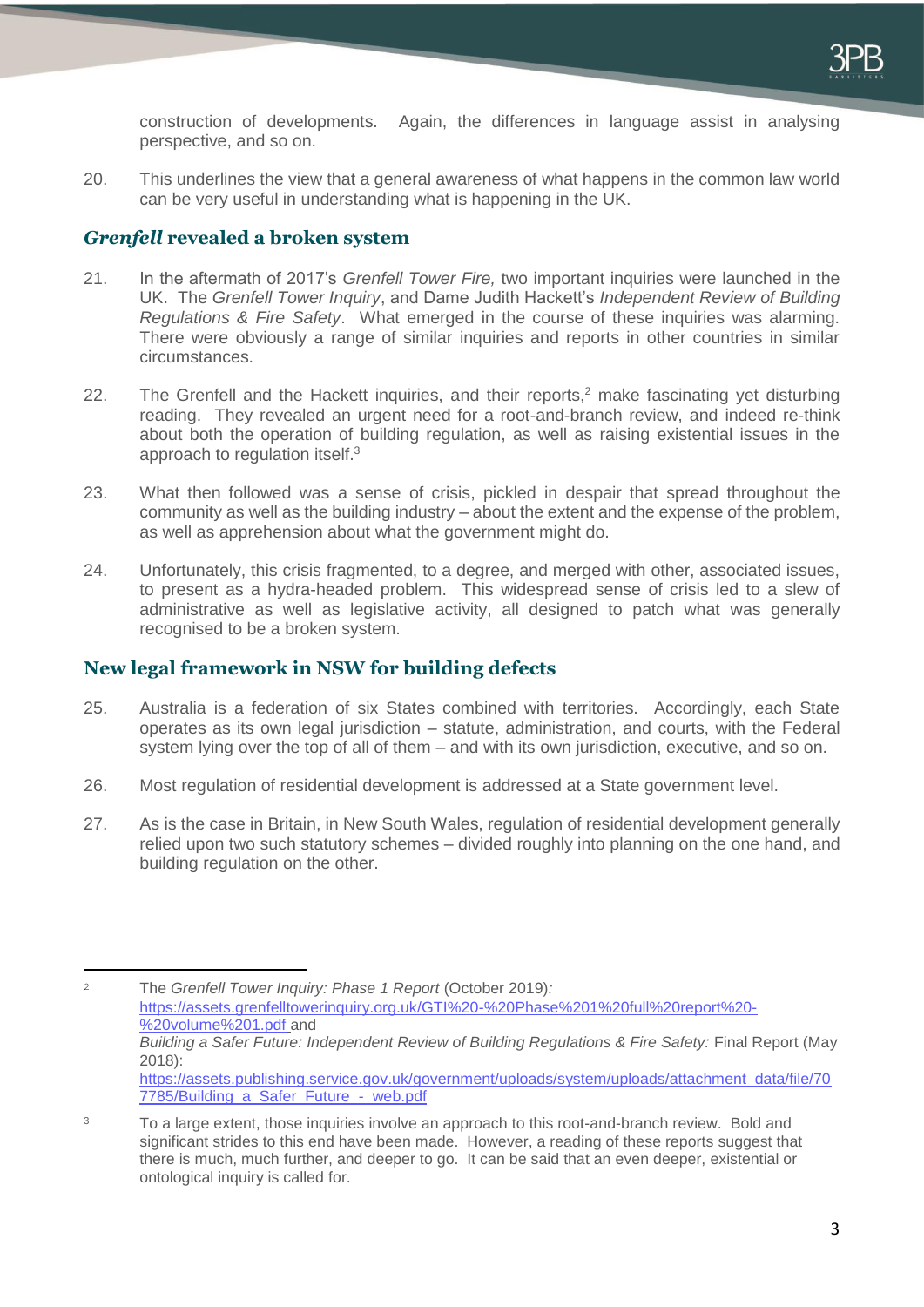- 28. Issues of planning are dealt with by legislation centring on the *Environmental Planning & Assessment Act 1979<sup>4</sup> (EPAA)*, with regulation of the residential building industry being addressed by the *Home Building Act 1989<sup>5</sup> (HBA).* The *HBA* is the current manifestation of legislation enacted in 1972.
- 29. Similarly to the UK, the *EPAA* regulates development by reference to processes of consents or approvals governed by 'environmental planning instruments' – largely oriented towards the jurisdiction of local councils. That scheme also, significantly, includes provisions for various kinds of certificates<sup>6</sup> – governing the way that work is done, and then certifying completion and so permitting occupation of the development.
- 30. The *HBA* provides for the licensing of builders wanting to undertake residential building work, with a supporting disciplinary regime. The *HBA* has two significant features relevant to this consideration: it provides a set of Statutory Warranties<sup>7</sup> about residential building work that are automatically implied into every building contract, and it reinforces those warranties with a scheme of Home Warranty Insurance.<sup>8</sup>
- 31. The context of the Statutory Warranties for high-rise residential buildings is that in almost every case, upon completion of the building it becomes subject to strata title<sup>9</sup>, a form of Torrens title by which the land (and building) is subdivided both horizontally and vertically into 'lots', roughly reflecting the internal cubic space of the individual home units, and 'common property' which embraces the rest of the land and building.
- 32. The common property, involving most of the fabric of the building, where the defects usually are, is 'owned' by an owners corporation, a statutory body corporate comprising the owners of all the lots. In almost every case, the original landowner or the developer cease to have any interest in the land or the building once all the lots are sold. The individual owners of the home units own their units absolutely, and 'own' the common property collectively.
- 33. Under this arrangement, the unit owners 'own' the building together and can collectively sue the developer, builder, etc. for losses relating to defects in the building.
- 34. The emphasis in NSW is for losses relating to defective buildings to be addressed by civil action, including legal proceedings, being brought by the current unit owners, through these owners corporations.
- 35. In most cases, claims for redress relating to building defects are brought in common law claims in contract, tort, as well as in claims in equity. The Statutory Warranties are the usual basis of claim, which are sued upon as breaches of contract.

<sup>8</sup> Part 6.

<sup>-</sup><sup>4</sup> <https://legislation.nsw.gov.au/view/html/inforce/current/act-1979-203>

<sup>5</sup> <https://legislation.nsw.gov.au/view/html/inforce/current/act-1989-147>

<sup>6</sup> *EPAA* Part 6.

<sup>7</sup> Part 2C

<sup>9</sup> See *Strata Schemes Development Act 2015 [\(https://legislation.nsw.gov.au/view/html/inforce/current/act-2015-051\)](https://legislation.nsw.gov.au/view/html/inforce/current/act-2015-051)* and *Strata Schemes Management Act 2015 [\(https://legislation.nsw.gov.au/view/html/inforce/current/act-2015-050](https://legislation.nsw.gov.au/view/html/inforce/current/act-2015-050) ).*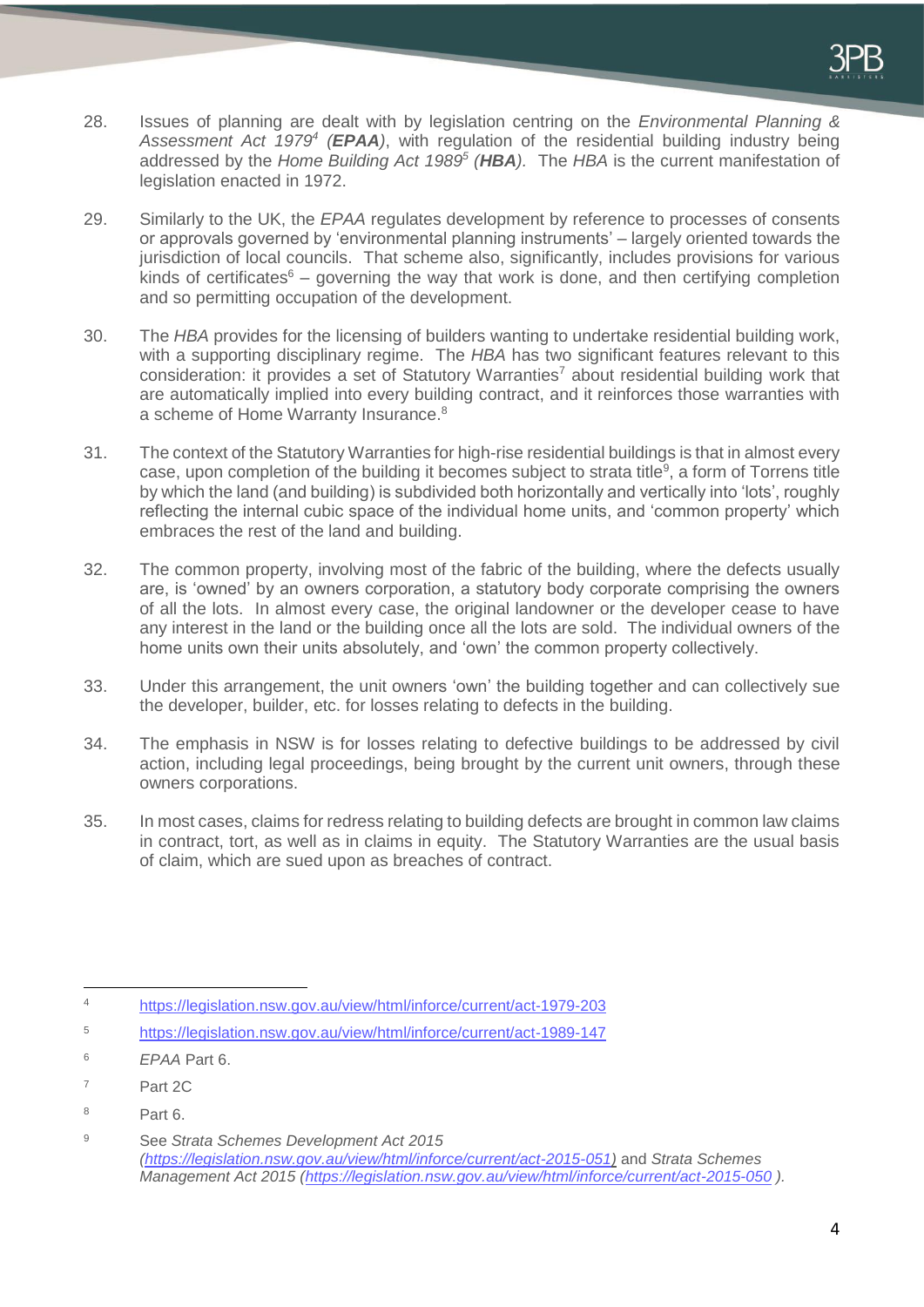- 36. An important feature of the legislative context is the statutory prohibition on conduct, undertaken in 'trade or commerce' that is misleading and/or deceptive.<sup>10</sup>
- 37. With this very general overview, similarities and differences between the NSW and the UK experience can be identified.

### **NSW legislative developments**

- 38. The fires in the Lacrosse and Grenfell Towers were not the only startling examples of building defects to affect New South Wales. On Christmas Eve 2018, a high-rise tower at the former Olympic Park precinct in Homebush, Sydney, was found to have serious structural cracking, which led to the immediate evacuation of that building. Hundreds of residents were forced from their homes, with many families having to spend that Christmas living in their cars.
- 39. A few months later, a high rise apartment block in the Southern Sydney suburb of Mascot was found to have dangerous structural cracks. There were immediate orders to evacuate that apartment block as well. Those residents, cast onto the street overnight, have still not been able to return to their homes.
- 40. These events led to a raft of statutory regulation: including
	- (a) some amendments to the *HBA*, but also
	- (b) the enactment of the *Design & Building Practitioners Act 2020<sup>11</sup> (DBPA),*
	- (c) the *Residential Apartment Buildings (Compliance & Enforcement) Act 2020<sup>12</sup> (RABA),*
	- (d) the *Building & Development Certifiers Act 2018<sup>13</sup> (BDCA)*, and
	- (e) the *Building Products (Safety) Act 2017<sup>14</sup> (BPSA).*
- 41. Each of these include provisions that are either reflective of, or at least evocative of, similar provisions either in, or finding their way into, UK legislation.
- 42. Of particular interest, for present purposes in the UK, are the notice and order provisions of the *RABA*.
- 43. That Act specifically recognises a newly appointed public servant, the NSW Building Commissioner. One of the unique features of the Building Commissioner's appointment is:
	- (a) He is not a Commissioner in any sense;, and
	- (b) There is no legislative foundation creating or empowering that position.

<sup>-</sup><sup>10</sup> This prohibition began with the *Trade Practices Act 1974 (Cth)* s 52, but is now found in a number of statutes, the most important of which, for present purposes is the *Australian Consumer Law* s 18, which is simultaneously Commonwealth as well as State law.

<sup>11</sup> <https://legislation.nsw.gov.au/view/html/inforce/current/act-2020-007>

<sup>12</sup> <https://legislation.nsw.gov.au/view/html/inforce/current/act-2020-009>

<sup>13</sup> <https://legislation.nsw.gov.au/view/html/inforce/current/act-2018-063>

<sup>14</sup> <https://legislation.nsw.gov.au/view/html/inforce/current/act-2017-069>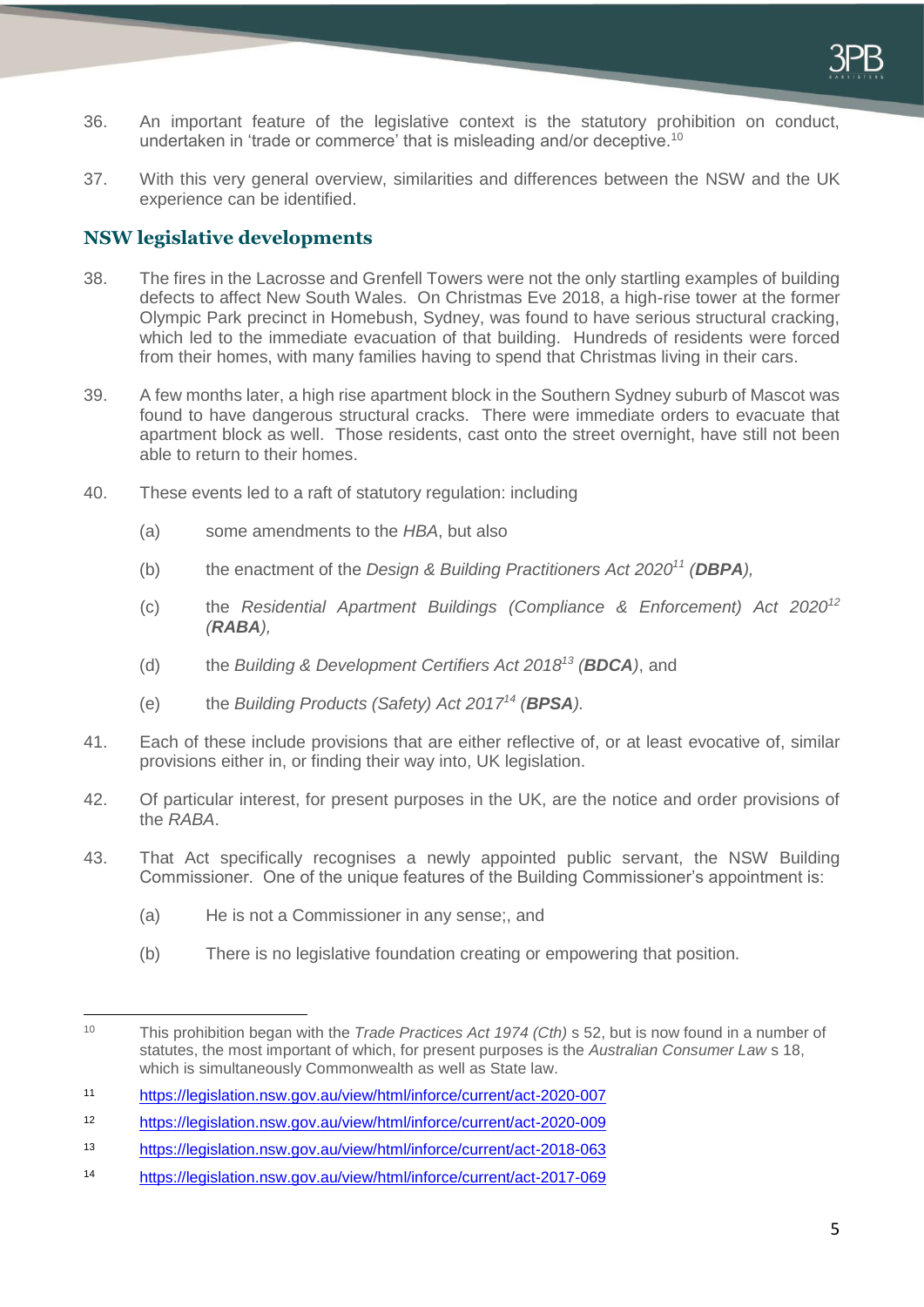- 44. There is no 'commission'. The Commissioner was simply appointed on contract, and engaged as a public servant within the Department of Customer Service's Office of Fair Trading. He has no 'office' as such, and no staff. Office space and some staff are allocated to him by the Department. . Apart from express powers provided by the *RABA*, he merely exercises the ordinary powers given to officers of that department.
- 45. This oddity to the drafting and terminology used reflects both the need for care when reading these types of legislation, as well as the potential for odd terminology to be present in legislation of this sort, including legislation in the UK.
- 46. The RABA applies only to residential apartment buildings<sup>15</sup>, although the definition is very elastic.
- 47. For those familiar with the extraordinary and wide-reaching features of UK's new *Building Safety Act 2022*, there are elements of the *RABA* that will be very familiar.
- 48. The NSW *RABA* provides notification protocols and other requirements<sup>16</sup> to accompany the notices, as well as providing a parallel regime for reflecting restriction of the issue of *EPAA occupation certificates* under the *EPAA.<sup>17</sup>* The attention of *RABA* is upon regulating the completion of work on high-rise apartment buildings and hence completion of their sale and occupation by the public. It includes broad powers of investigation and collection of information.<sup>18</sup>
- 49. The *RABA* provides broad investigatory powers. The limited scope of operation of these provisions, affecting only a certain kind of residential building development, are likely to be quite jarring in the overall legislative / common law context.
- 50. Of particular interest are the provisions for 'Remedial Actions' in Part 4, 'Rectification of Serious Defects'' in Part 5, and Offences in Part 6.
- 51. Section 33, Power to Order Rectification relevantly provides:

#### **33 Power to order rectification**

- (1) The Secretary may give an order under this Part to a developer in relation to building work (a building work rectification order) if the Secretary has a reasonable belief that—
	- (a) the building work was or is being carried out in a way that could result in a serious defect in a residential apartment building, or
	- (b) a residential apartment building has a serious defect.
- (2) A building work rectification order is an order that requires the developer in relation to building work to carry out building work or refrain from carrying out building work, or cause building work to be carried out or refrained from being carried out, as specified in the order to eliminate, minimise or remediate the serious defect or potential serious defect.

<sup>-</sup><sup>15</sup> *RABA* s 6.

<sup>16</sup> *RABA* Part 2

<sup>17</sup> *EPAA* Part 6.

<sup>18</sup> *RABA* Part 3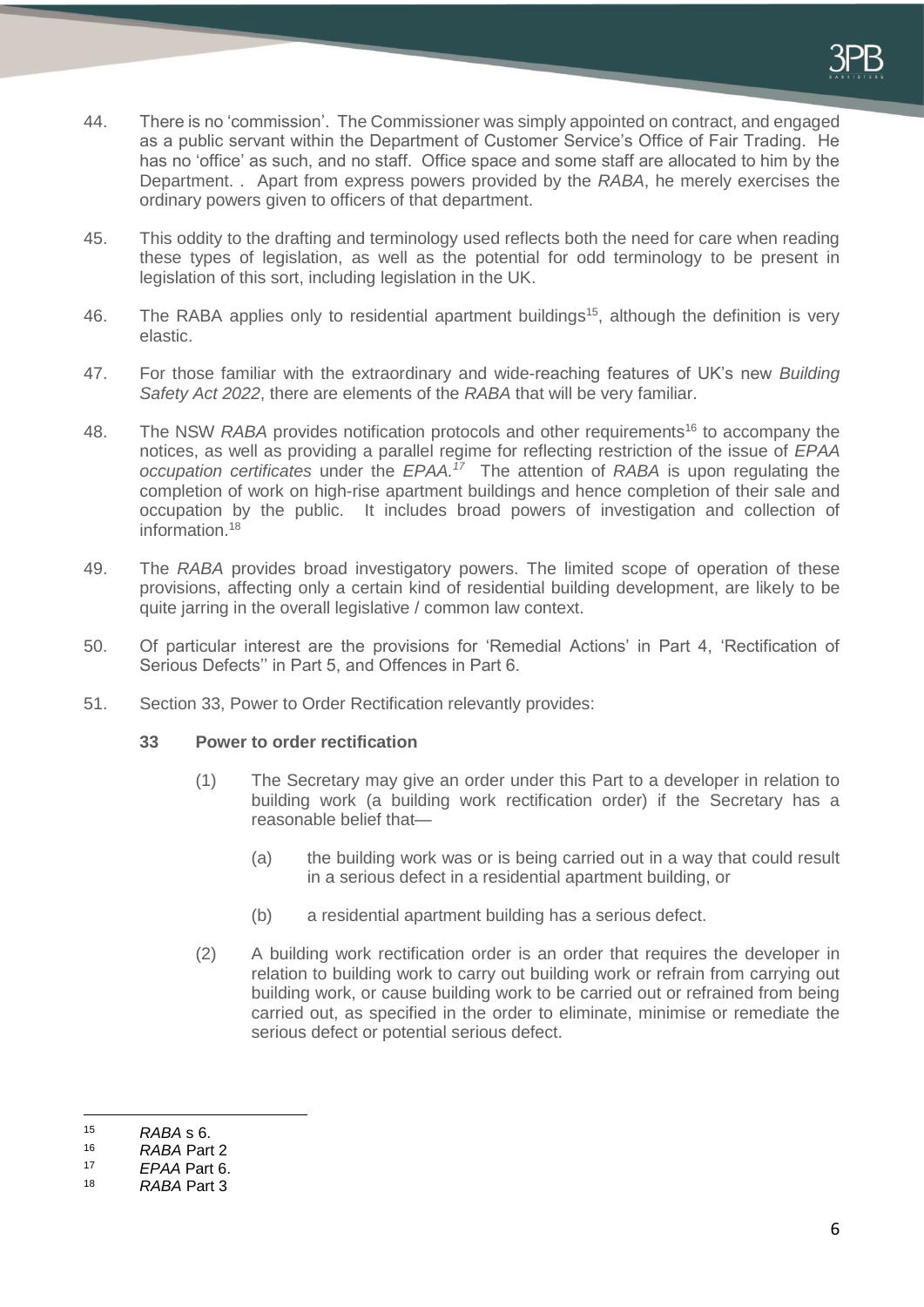- 52. Failure to comply with such an order is an offence, carrying penalties of \$A 330,000 for corporations or \$A 110,000 for individuals.
- 53. The subject of such an order, a 'developer' is also broadly defined as:

#### **4 Meaning of "developer"**

For the purposes of this Act, a developer, in relation to building work, means any of the following persons, but does not include any person excluded from this definition by the regulations—

- (a) the person who contracted or arranged for, or facilitated or otherwise caused, (whether directly or indirectly) the building work to be carried out,
- (b) if the building work is the erection or construction of a building or part of a building—the owner of the land on which the building work is carried out at the time the building work is carried out,
- (c) the principal contractor for the building work within the meaning of the *[Environmental Planning and Assessment Act 1979](https://legislation.nsw.gov.au/view/html/inforce/current/act-1979-203)*,
- (d) in relation to building work for a strata scheme—the developer of the strata scheme within the meaning of the *[Strata Schemes Management Act 2015,](https://legislation.nsw.gov.au/view/html/inforce/current/act-2015-050)*
- (e) any other person prescribed by the regulations for the purposes of this definition.
- 54. Note that a developer does not have to be the owner of the land. Nor is the concept limited by the existence, or terms, of any contractual arrangements. The intention is to hit a developer in substance, meaning that the impact of the legislation cannot be avoided by are carefully constructed chain of contracts.
- 55. Importantly, the threshold for a sec 33 rectification order, is the 'Secretary's' reasonable belief that the work 'could result' in a serious defect. There does not even have to be a defect in existence. More importantly, the legislation does not set out the degree of possibility, much less probability, that a serious defect might eventuate before the power to issue the order is given.
- 56. Literally, the phrase 'could result' sets so low a threshold of probability to embrace the remote and even the *de minimis* possibility. The legislation does not indicate whether parliament intended the legislation to reach so far, or so low.
- 57. Conceptual restraint seems to arise only by reference to concepts such as the definitions of *serious defect* in sec 3(1), being:

**serious defect**, in relation to a building, means—

- (a) a defect in a building element that is attributable to a failure to comply with the performance requirements of the Building Code of Australia, the relevant Australian Standards or the relevant approved plans, or
- (b) a defect in a building product or building element that—
	- (i) is attributable to defective design, defective or faulty workmanship or defective materials, and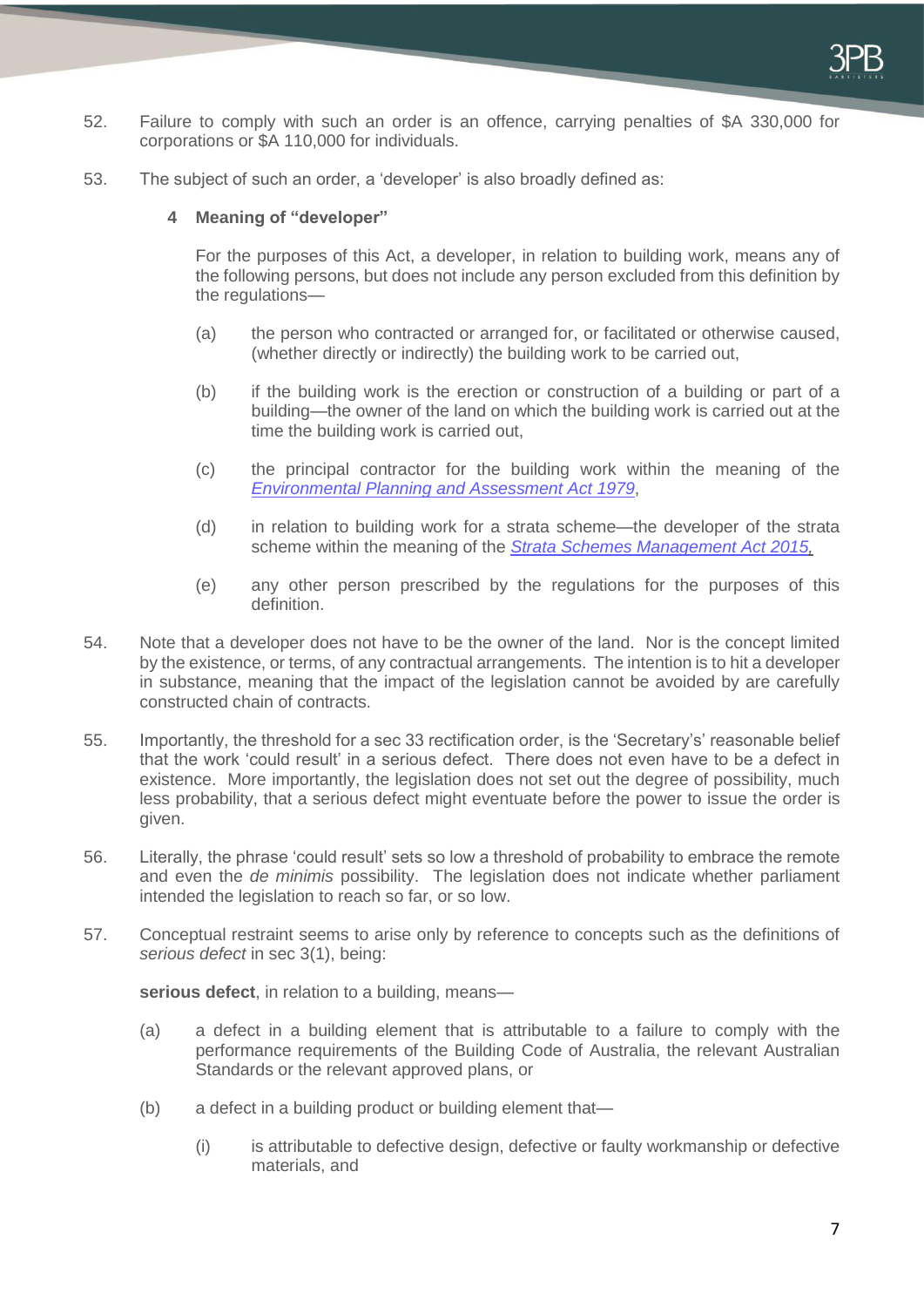- (ii) causes or is likely to cause—
	- (A) the inability to inhabit or use the building (or part of the building) for its intended purpose, or
	- (B) the destruction of the building or any part of the building, or
	- (C) a threat of collapse of the building or any part of the building, or
- (c) a defect of a kind that is prescribed by the regulations as a serious defect, or
- (d) the use of a building product (within the meaning of the *Building Products (Safety) Act 2017*) in contravention of that Act.
- 58. The dramatic language in that definition is of cold comfort. It reflects a statutory formula used throughout the suite of legislation based upon the *HBA,* and in practice, the inclusion of the words 'or part', and 'or any part' in sub-clause (b)(ii) has been construed and applied generously to parts of built structures that do not have any significant, dramatic effect on the structures as a whole.
- 59. In practice, these kinds of orders can have serious, and dramatic effect, and can lead to injustice. There is neither any constraint, nor any direction, for the orders to be issued to those that either authored the work, are in a position to do it, or have any legal means of visiting the consequences upon the person who was really responsible for the deficiency.
- 60. In some instances, the orders have been issued to owners corporations, as the owners of the common property, but who have no relationship with the builder or developer, who actually understood the work, and may have no ready funds, and no means of redress against the builder or developer – because of the expiry of limitations provisions for the relevant causes of action.
- 61. The same goes to the issue of orders to builders or developers, where the author of the defective work, the real villain of the piece, is some contractor or sub-contractor who has long gone with money for the price paid for the work, and, again, where redress might be statute barred.
- 62. Greater still, the concept of 'defect' is defined functionally. It is not limited to identifying defect by reference to the standards applicable to the work when it was done. Where those standards have changed, work can be identified as being defective by reference to the current standards where it was acceptable by applicable standards at the time.
- 63. The potential for dramatic effect of these powers has led to a degree of restraint in the way the powers are exercised, and a degree of muted compliance by the industry. The legislation has not really been tested, either by the regulator or by the developers. That could be a reflection of the overlying economic environment – pandemic lockdowns, spectacular examples of defective work, and an overall dullness in economic activity in the area.
- 64. As the low hanging fruit provided by the really bad examples of building work gets picked off, and regulation moves to the more contentious / arguable areas, and as the economic environment either tightens or frees up, one might expect some more vigorous exploration of the issues posed by this legislation in due course.
- 65. Investing so much power, with so little by way of criteria and parameters gives rise to real questions going to the rule of law, and the proper bounds of executive power.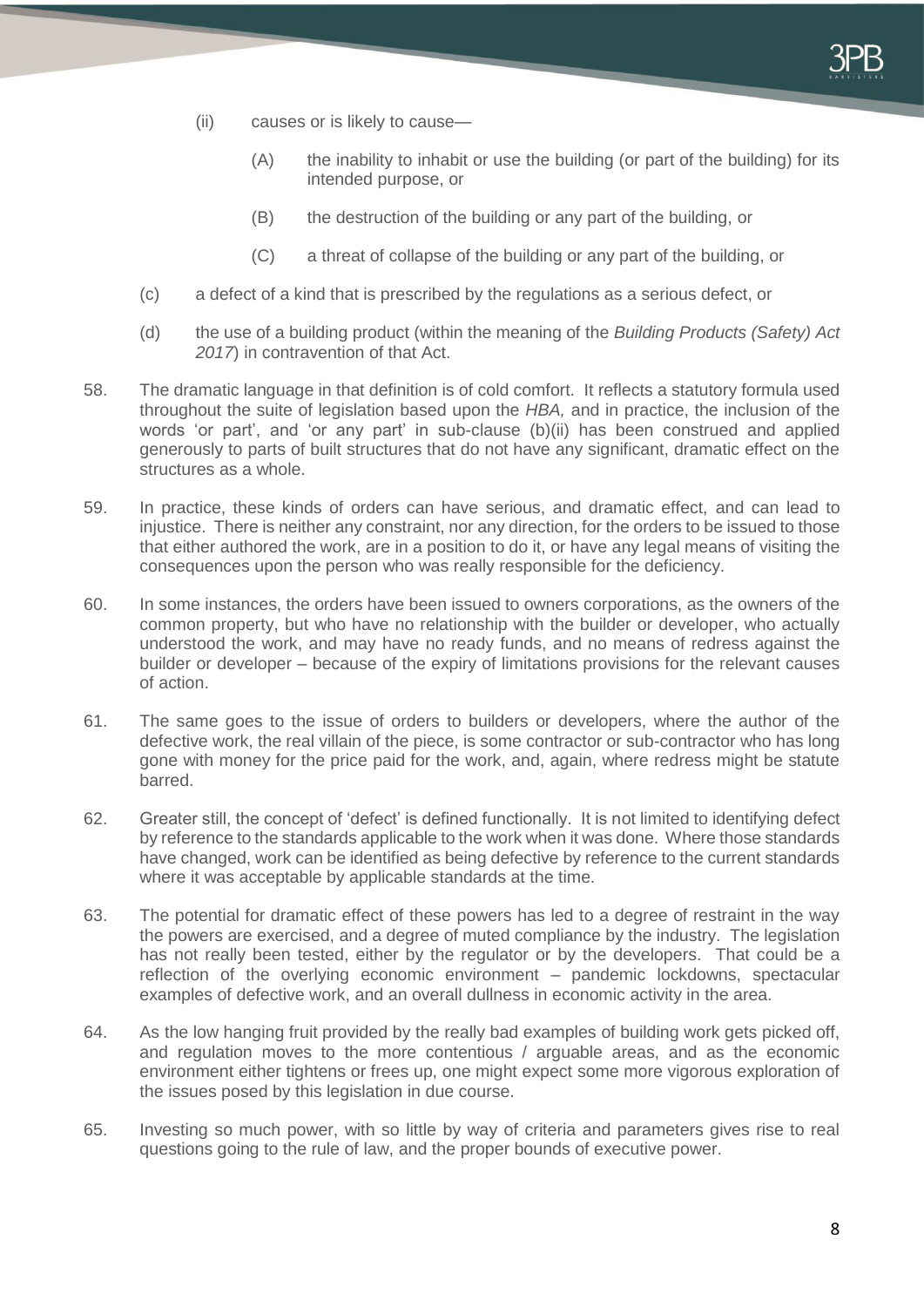

- 66. The *RABA* has the flavour of an emergency, almost martial law type of enactment designed to meet an urgent immediate need, but clearly one that should be temporary, until / unless supplemented with carefully drawn criteria, guidance, checks & balances to ensure that exercise is kept within proper bounds.
- 67. Those questions to one side, there is little to suggest that future developments of that nature are in contemplation.

### **New legislation: the importance of context**

- 68. It is always important to have regard to the context of every piece of legislation. That importance may be emphasised when looking at building development regulation.
- 69. The powers in the *RABA* sit within a detailed legislative framework, some crucial features of which have been argued and litigated many times in recent years. An example is seen in the detailed Statutory Warranties set out in the *HBA* Part 2C, sec 18B(1).
- 70. Another example is the *DBPA* enacted at the same time as the *RABA,* which provides a framework for the regulation, certification, and documentation of design, supported by the broadly based statutory duty of care regime set out in *DBPA* Part 4.
- 71. Whilst these contextual features do not diminish the breadth, or the worrisome features of the *RABA* powers & orders, they ameliorate, to an extent, the impact of those powers on the way that building development is undertaken.
- 72. The breadth of that regulatory context, for example, suggests that the *RABA* powers should be viewed as last resort powers, or that their impact can be accommodated by other associated rights and obligations.
- 73. It will be of interest to see how similar kinds of power might be used, and might develop, in a jurisdiction that does not have those similar, critical elements to that context.

#### **Flash briefing on the UK's new** *Building Safety Act 2022*

- 74. The latest UK effort in addressing, or redressing, the epidemic of building defects, particularly those arising from the use of ACP is the recently passed and only very recently assented to: *Building Safety Act 2022 (UK) (BSA22).*
- 75. This *Building Safety Act* makes some very bold strides in the field of building regulation. It suggests that the UK Government is contemplating a more 'rigorous' approach to building regulation than it has in the past. Its explanatory documentation is clearly oriented towards the views expressed in the Hackett Report, as well as those in Grenfell Phase 1.
- 76. Sadly, it is not a stand-alone Act, which could more easily be accessed, addressed, interpreted, and understood by the community/industry as a whole. The *BSA22* does have some stand-alone elements, but it also involves a co-ordinated series of amendments/ additions to other acts, primarily the *Building Act 1984 (UK) (BA84).* Some of these changes involve a dramatic departure from the format, and the current role and operation of the *BA84*.
- 77. Legislation in this format can be confusing and may well render its essential legislative features inaccessible to the communities and industries that it is principally intended to address.
- 78. More importantly, so much of the detailed practical shape and operation of the *BSA22,* will involve the way the regulations are framed and structured. It is difficult to assess the 'on the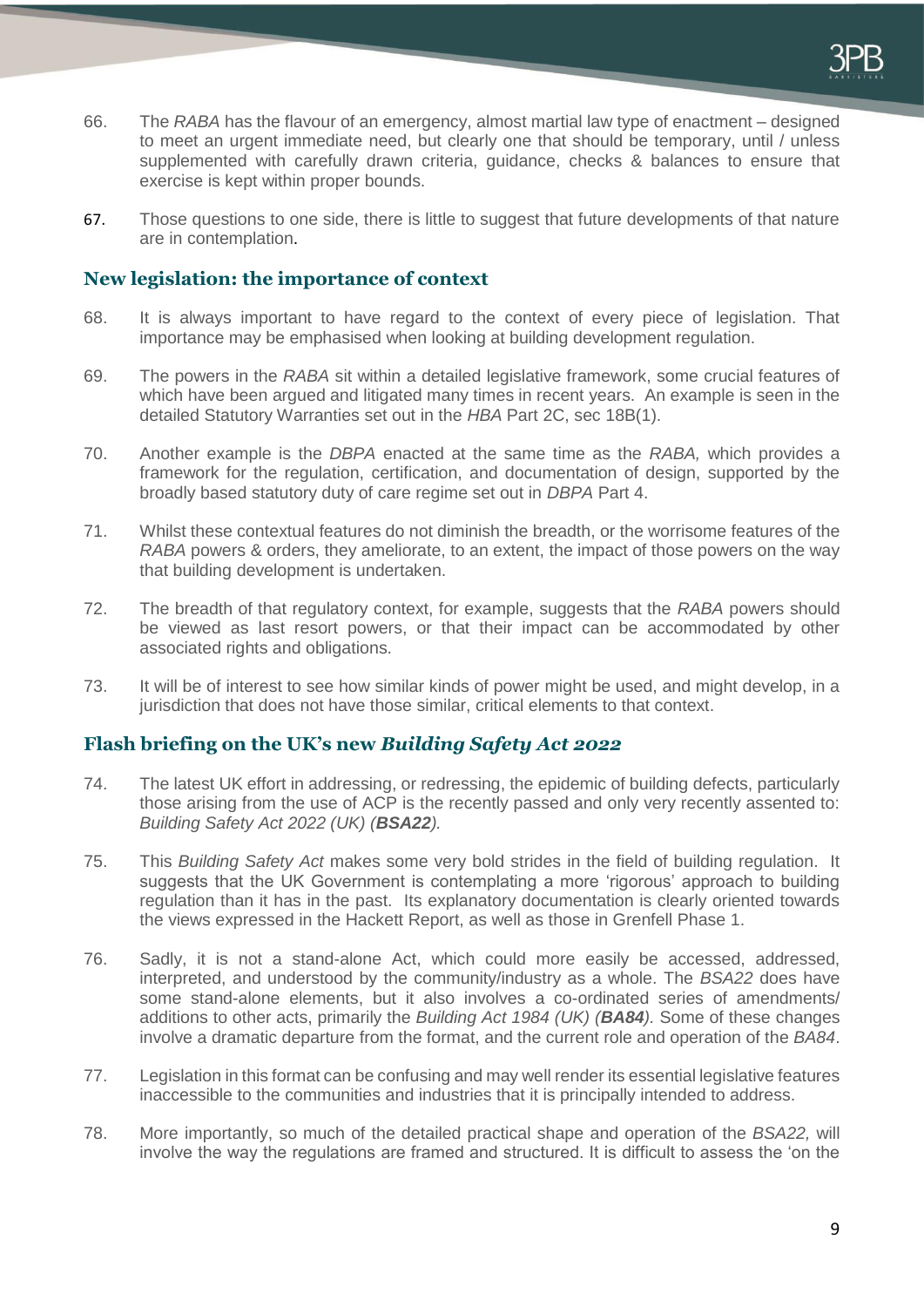ground' effects of the *BSA22* without the detail of the regulations – which have not yet been foreshadowed.

- 79. Even with what we have said above, there is some commendation for the *BSA22*. It will, no doubt, occupy time in analysis and discussion for many years to come.
- 80. There are, however, some topical features that warrant early attention, namely:
	- (a) the appointment of a new sheriff, or czar, to police what are described as 'high risk' buildings: the ominously named '*regulator'<sup>19</sup>* who will operate through a commando of *authorised officers<sup>20</sup>* who will operate in conjunction with *registered building inspectors*<sup>21</sup> and *registered building control approvers*. 22

and

- (b) the set of innocuously framed, and yet dramatic sweeping new powers relating to *higher risk buildings<sup>23</sup>* (basically, high rise residential apartments), including the power to issue a range of notices and orders that have dramatic effects.
- 81. These new provisions will sit within the somewhat awkward context of the common law, as relating to residential buildings<sup>24</sup>, and the set of existing statutory and legislative provisions, that with the common law, reflect a less 'aggressive' set of assumptions about how the law should operate in these areas than is seen in the NSW context.

#### **Notices & Orders under the UK's** *BSA22*

- 82. Apart from the need to carefully scrutinise the context of the target statutes in considering and construing the amendments to those Acts effected by *BSA22*, the real depth, breadth, operation, and effect of *BSA22* will only really emerge with the regulations.
- 83. BSA22 brings in a regime involving a range of notices and orders, including those with similar effect to *remediation orders* under the *RABA*. These include:
	- (a) Compliance & Stop Notices: *BSA22* s 37 inserting *BA84* sec 35B and 35C;
	- (b) Compliance Notices: *BSA22* s 98;
	- (c) Remediation Orders: *BSA22* s 122;
	- (d) Remediation Contribution Orders: *BSA22* s 123;
	- (e) Building Liability Orders: *BSA22* s 129;
	- (f) New Build Home Warranties: *BSA22* s 143; and

-

- <sup>21</sup> *BSA22* s 41 adding *BA84* s 58B.
- <sup>22</sup> *BSA22* s 41 adding *BA84* s 58N.
- <sup>23</sup> *BSA22* s 98.

<sup>19</sup> Being the *Health &* Safety Executive (*BSA22* s 2(1)).

<sup>20</sup> *BSA22* sec 21.

<sup>&</sup>lt;sup>24</sup> There is much to be said for the view that the common law foundation for building law, both in the UK and in Australia, is far outdated and not, currently meeting community needs and expectation.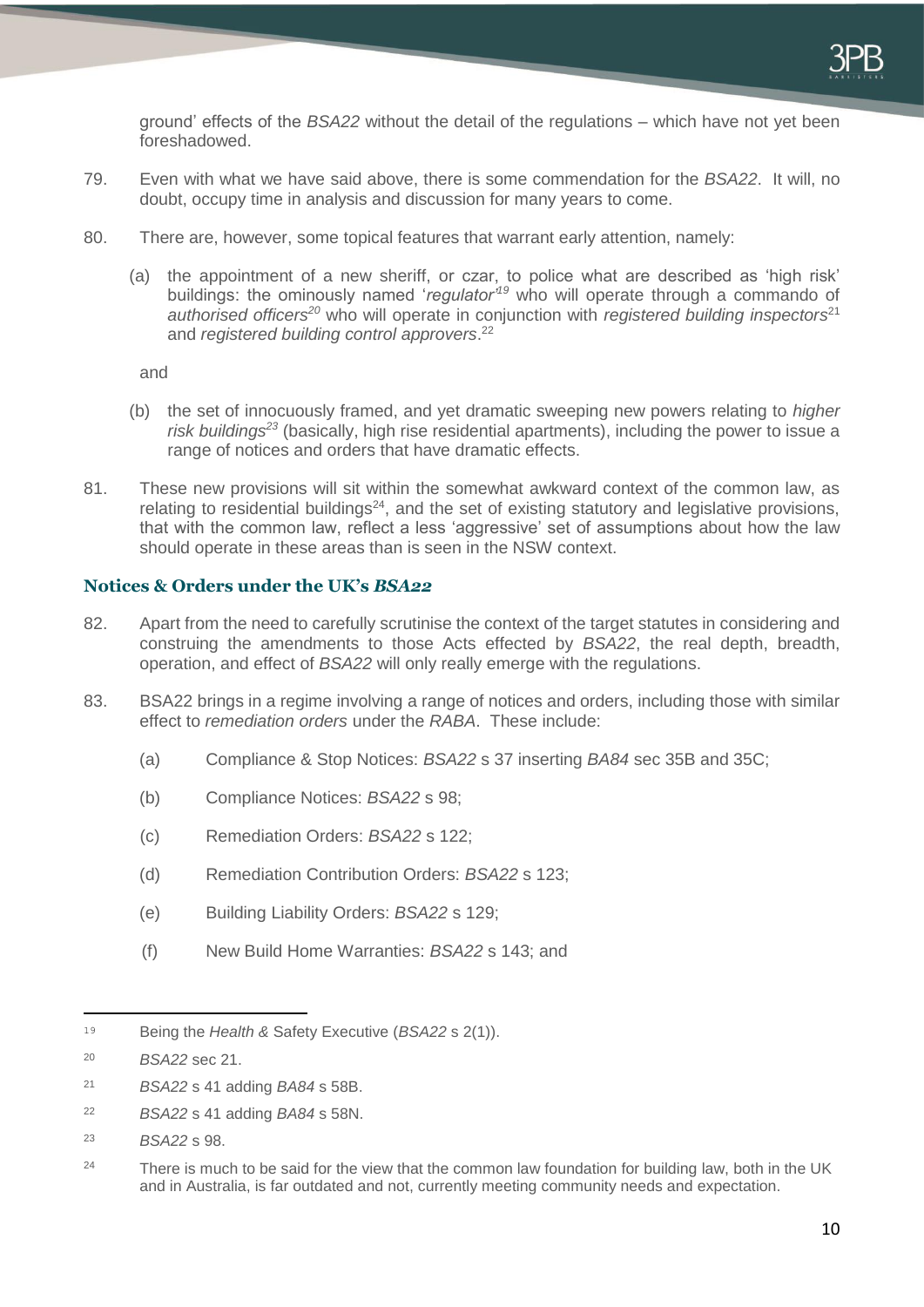

- (g) Cost Contribution Orders*: BSA22* s 151.
- 84. Most of the interesting and potentially significant features of the *BSA22* are tied to the terms of newly empowered regulations. For example: *BSA22* s 122 Remediation Orders
	- (1) The Secretary of State may by regulations make provision for and in connection with remediation orders.
- 85. Given that, in that case, a 'remediation order' is an order requiring a landlord 'to remedy specified relevant defects' which are linked to a 'remediation contribution order' per *BSA22*  sec 123 means that the terms of those regulations are likely to be of very great interest.
- 86. The terms of the Compliance Notices proposed for *BA84* s 35B have eerie similarity to the *RABA* powers in Australia. Proposed sec 35B provides:

#### **35B Compliance notices**

- (1) The building control authority may give a compliance notice to a person who appears to the authority to have contravened, be contravening or be likely to contravene
	- a. relevant provision of building regulations, or
	- b. a requirement imposed by virtue of such a provision.
- (2) A "compliance notice" is
	- a. a notice requiring the recipient to take specified steps within a specified period, or
	- b. a notice requiring the recipient to remedy the contravention or the matters giving rise to it within a specified period.
- 87. As is the case with the *RABA* s 33 *rectification order* contravention of a *BSA22* Compliance Notice is an offence. Contravention of the Compliance Notice has the potential consequence of imprisonment.
- 88. Where the Compliance Notice is thought to fall short of its objectives, the new *BA84* s 35C provides for a 'Stop Notice' which is similar to a Compliance Notice but with more serious consequences.
- 89. The mechanisms and structure of these provisions merits methodical consideration. But not here. The point, and the point of comparison with the *RABA* is in the structure of these provisions.
- 90. The last century of building and construction law and disputes demonstrates that seemingly simple concepts in law, such as 'what is a defect' or 'what are the requirements specified by the plans and specifications' are not always clear, or obvious or without argument.
- 91. Almost every case that has gone to trial has gone because different players in the residential building development field have had strong, committed, and quite different views about what was asked for, what was delivered, and who is responsible for the differences between expectation and delivery.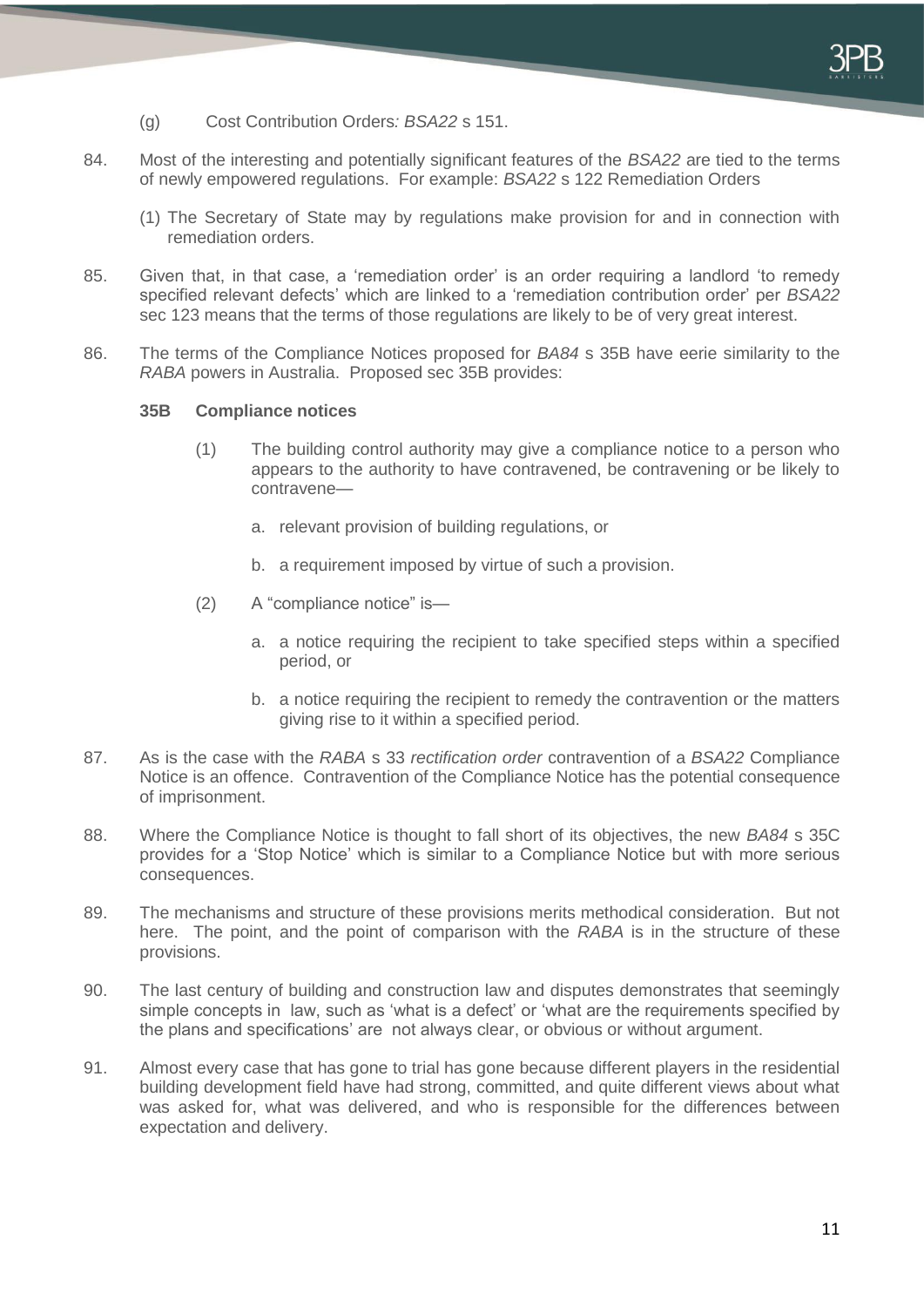- 92. One is then left to ask, how is it than one person, effectively a third party stranger to a building project, should be given the power to compel the expenditure of time, money, and resources based solely upon what 'appears' to that authority to have contravened some provision?
- 93. The question is particularly acute when one considers that the only apparent parameters for the exercise of that power rests upon a similarly vague and self-referential set of understandings about: who should be the proper target of such a notice, what is the criteria for determining whether a particular regulation has been contravened by that person, and how the concept of 'contravened' is to be construed, as well as what are the 'specified steps' to be prescribed – and importantly, who is to pay for it all?
- 94. The legislation addresses none of these fundamental elements. Elements that underpin the character of the legislation – whether it acts properly justly, and fairly, or whether it operates in an idiosyncratic and arbitrary manner.
- 95. Curiously, the *BSA22* provides in most cases, appeal from the issue of these orders to a court or tribunal, e.g. in the proposed *BA84 s* 39A. In many cases, this appeal is to the Upper Tribunal. In almost every case, the appeal provisions are as devoid of criteria, guidance, and parameters as the original empowerment provisions.
- 96. If the appeal has no real directory criteria, and it considers an appeal of an order issued without the framework of any firm directory criteria, one may be inspired to ask: what is the value of such an appeal? The tribunal or court will be left to ask itself, what is wrong with any decision to issue an order, where the body with the power can seemingly reach its own conclusions and to do what it likes?
- 97. Remember that to issue a Compliance Notice per *BA84* sec 35B, it is not necessary that the subject of the order has actually contravened a regulation. It is sufficient that the authority has formed a view that it appears to the authority that there 'may' have been a contravention or that there is 'likely to be' a contravention.
- 98. Nor does the new UK legislation properly deal with the contingency that, after the subject of the order has incurred cost and undertaken the work specified in the order, it is found that there was no contravention at all. What if the authority was wrong in the first place? Or what if the authority's interpretation of the regulations is wrong or if it takes some idiosyncratic view?
- 99. For those situations, the legislation provides cold comfort. Experience in NSW with the *RABA*  demonstrates that the cost of complying with such orders, as well as the reputational cost and loss of goodwill, can be very significant. The imposition of such a cost burden, in unjust circumstances, can be fatal for a business.
- 100. To that extent, merely having provisions for appeal do not solve the immediate problem. Apart from questions about the utility of such an appeal process, outlined above, come the practical questions of how long it will take to have such appeals resolved, what are the cost considerations, what will be the expertise and orientation of the particular appeal bodies that hear the appeal, and what kind of reception will the appellant receive?
- 101. The availability of the possibility of appeal will not meet the practical needs of the industry, or provide any succour for a sense of injustice arising from the process.
- 102. Experience suggests that such a sense of unmet, residual injustice felt by classes of parties to these kinds of process can be poisonous to a scheme of building regulation as a whole.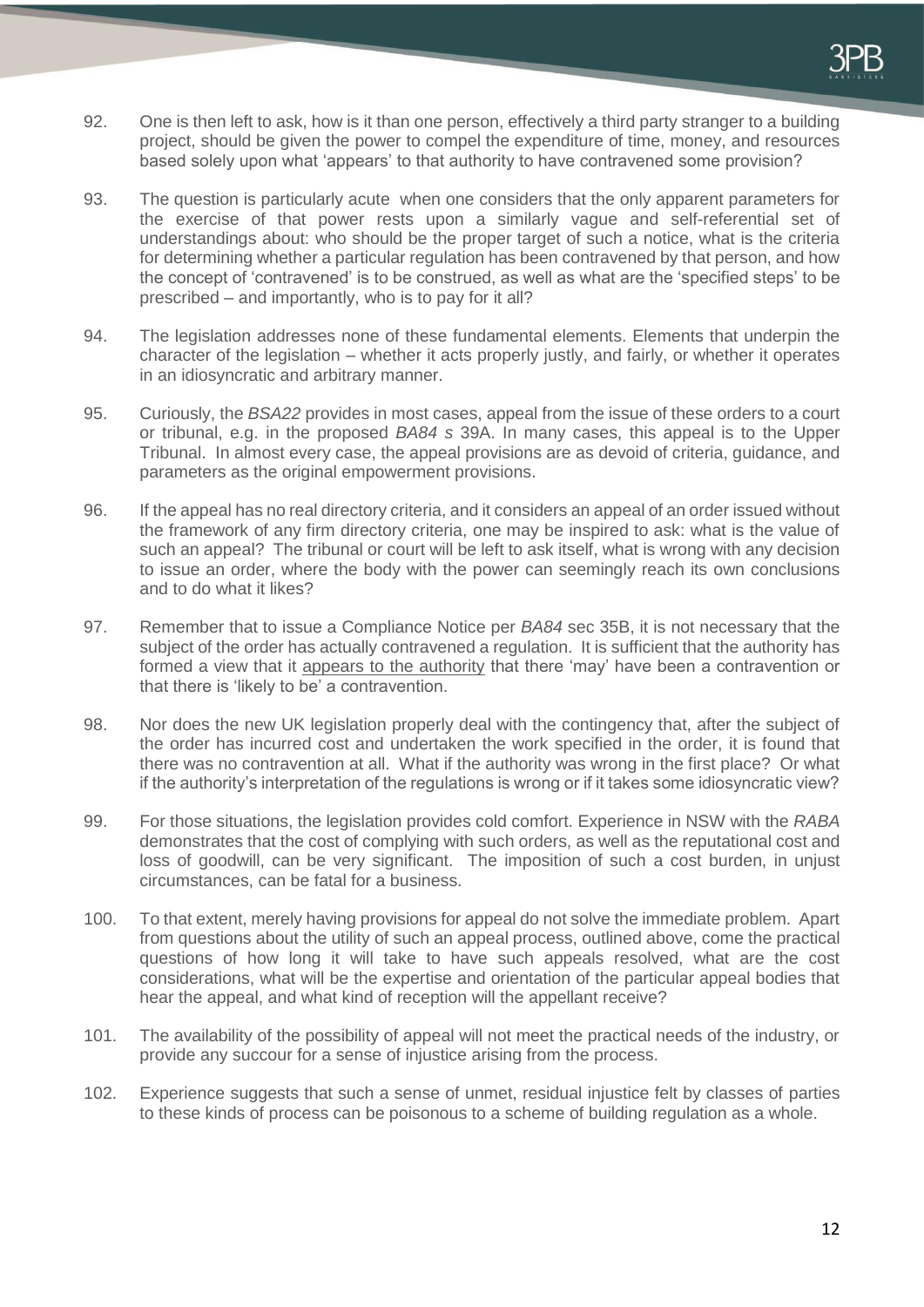- 103. The introduction of the *New Build Home Warranties* poses interesting possibilities, and may indicate an intended future direction. Those warranties are nowhere near as significant, or as broadly based as the Statutory Warranties found in the NSW *HBA* Part 2C.
- 104. The *HBA* Statutory Warranties revolutionised the way that building defect claims are made in NSW. It is very likely, that the warranties found in the *BSA22* may be added to, and expanded upon, in the future. The *New Build Home Warranties* might be the early buds of a future, comprehensive set of warranties similar to those in Australia's most populous state.

## **The Overall Trend Shown in BSA22**

- 105. In my view, *BSA22* reflects a more rugged, assertive, approach to the regulation of building work, as opposed to building development, than has been characteristic to date.
- 106. These broad powers to 'order' seem to represent a shift seen both in Australia and the UK. However, there is a significance to the context.
- 107. Direct, perhaps even invasive regulation has been a feature of the building scene in NSW since the early 1970s.<sup>25</sup> The robust provisions found in the *RABA* are unsettling, but they arise in the context of a very contentious, and vigorously contested industry. This is a context that is characterised by a public and by industry players who require compulsion, and who are used to asserting their rights in the face of regulators, and each other.
- 108. Of course, different perceptions and perspectives are different, but one gets a sense that the relationship, to date, between key industry figures, government regulators, and building occupants has been less confrontational in the UK than in Australia, with approaches to regulation reflecting this. It is a surprise to Australian eyes, that building regulation could reasonably involve a voluntarily based insurance and building quality scheme maintained by the building industry itself.
- 109. The inability of the building industry to effectively self-regulate was the stimulus for the licensing scheme, and the imposition of standard statutory warranties in the *HBA*.
- 110. The differences in emphasis, for example, are seen in the rigorous, comprehensive *HBA* Part 2C Statutory Warranties implied into every building contract, with any attempt to contract out or to weaken these being void<sup>26</sup>, and the *new home warranties* provisions in *BSA22* s 143.
- 111. NSW experience, in which prescriptions requiring written contracts and written notices are often more aspirational than descriptive, would scarcely be able to maintain a scheme such as in *BSA22* s 143, which seem to mandate the provision, by a developer, of pieces of paper setting out the terms of a *new home build warranty*.
- 112. And in practice, a promise by the developer that it will, in the future and in 'specified circumstances' return to 'remedy any specified defect' for any 'specified period', where 'specified' means specified in the 'arrangement<sup>27</sup> seems, in the NSW context to be of dubious value – although a lot will depend upon what the Secretary of State requires in future regulations.

-

<sup>25</sup> With the *Builders Licensing Act 1971 (NSW)* and the pervasive role of the *Trade Practices Act 1974 (Cth).*

<sup>26</sup> *HBA* s 18G

<sup>27</sup> *BSA22* sec 143(3).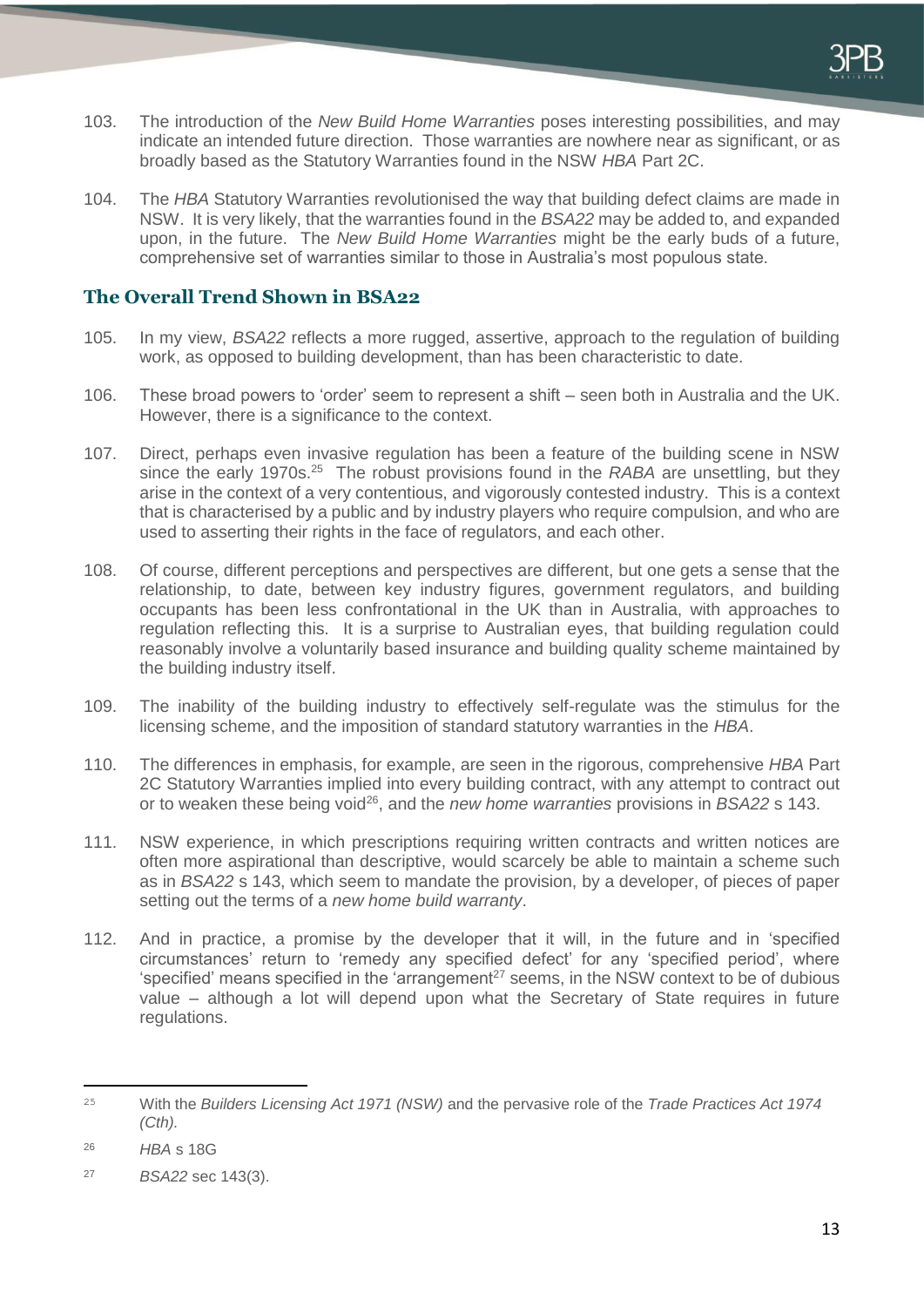- 113. At the very least, for example, the warranty is given by the developer, rather than the builder that does the work. And further, the value of any such warranty assumes that the developer, very often a special purpose vehicle in the shape of a straw company will be around for any meaningful period after the development is finished, the properties are sold, and the money either spent or spirited away.
- 114. It may be the cynic in me speaking, but one is reminded of Samuel Goldwyn's misreported saying: 'a verbal contract isn't worth the paper it's written on'. A written warranty conveyed on a piece of paper by a developer on its way out of the door can be argued to be worth not much more.

### **What next for BSA22?**

- 115. You may detect a sense of cynicism as to the extent to which these new *BSA22* provisions will do what is needed, and what is expected.
- 116. This arises largely from a weariness in having to contend with what is arguably a larger and further reaching statutory context in NSW than in the UK, which has not achieved much more, and which has provided its fair share of disappointed expectations.
- 117. The *HBA*, the principal regulatory vehicle in NSW has seen a substantial legislative amendment on average every 6 months since its current form crystallised in 1989. Each amendment is accompanied by byzantine savings & transitional provisions. In the light of ideal legislative regulatory policy, it is an ongoing mess.
- 118. The regulation has been so complex and inconsistent, that the Home Warranty Insurance scheme set up to augment the warranties catastrophically failed nearly 10 years ago. It does not cover high rise apartments, where the need for insurance is at its most acute, and its provisions barely make any sense now.
- 119. The whole scheme of regulation is supposed to be subject to a fundamental, root & branch review, hence the tranches of 'new' augmenting legislation from 2017 to 2020. However, that process seems to have stalled in the light of the other pressures and tensions the world faces now.
- 120. The real tragedy, both for NSW and for the UK, would be if the momentum and the appetite for an honest, fearless self-appraisal of our regulatory systems leading to real, intelligent reform, is abandoned in the face of the dubious comfort of 'business as usual'.
- 121. The charms of that comfort is what led to the diminishing of standards to the point that buildings started burning down. It would be both a tragedy, as well as an indictment upon our society, if that lesson had to be learned the hard way again.

## **A different way forward**

- 122. My review of the NSW legislation has led to a book, soon to be published, setting out a workable approach to building regulation. It is framed from the experience of an advocate, having had to advise and argue for various, sometimes contradictory, views and interests on virtually every point.
- 123. In short summary, the answer does not lie in any one piece of legislation, or the conferral upon any one person of any amount of power. That is short term thinking. If one is to rely upon the presence of the sheriff to keep order, the town is not safe when the sheriff is indoors, or looking the other way.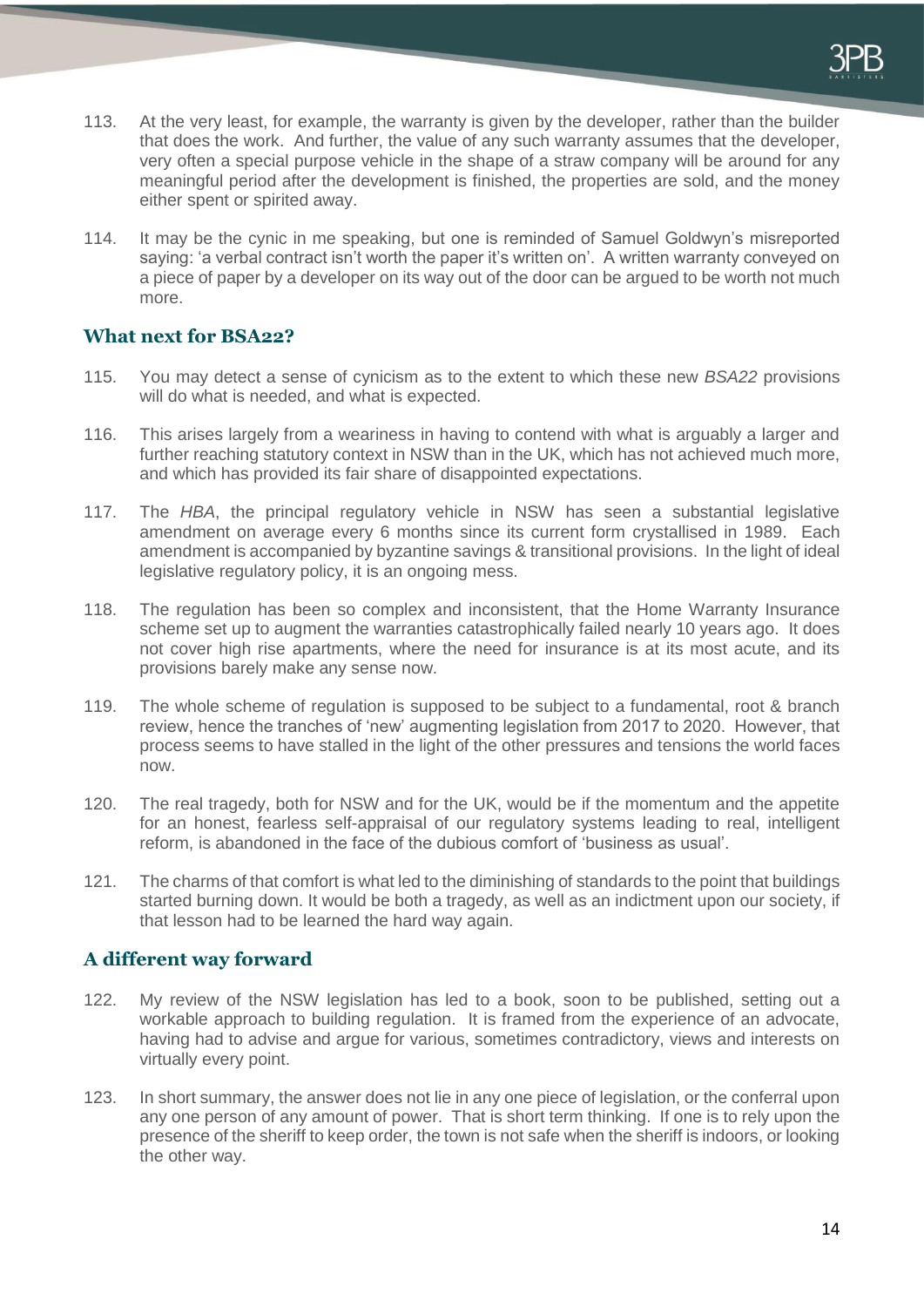- 124. Whilst having a proactive, empowered regulator, is not a bad thing, I doubt that it is a sound basis upon which to structure a whole system of regulation. History has shown that every proactive, empowered regulator, of every sort, can lose enthusiasm when budgets get redirected, and when governments get distracted.
- 125. The framework, from the common law perspective in this country, calls for balance. This balance includes matching liability for defects with responsibility, or rather, the ability to avoid them. As well as having that matching enforced, or reinforced, by empowering those that have to bear the real consequences of defective, slip-shod work to be able to visit those consequences upon the authors of that work – the people who had the control (of various sorts), being the ability to avoid those defects, as well as those who profited by those shortcuts being taken.
- 126. The framework of legal title in high-rise apartment buildings in Australia make this process relatively simple (the emphasis is on 'relatively' because there are traps and footfalls even there). The situation in the UK is not as straight forward, but is clearly not impossible.
- 127. One of the difficulties thrown up by the common law foundation, emerges from the artificiality and limitation of the availability of common law relief for the tort of negligence for economic loss. The difficulties and limitations with this tort relief cause serious problems, and demonstrate a gap in the law's ability to regulate such a vital activity.
- 128. That gap restricts the ability of those who are found to be liable for defective work, at law, from directing recovery to those that were principally, and actually, responsible for the problem. The gap involves what I have called a liability 'cul-de-sac', which effects unfairness and injustice, and creates economic waste and imbalance.
- 129. Recognition of the problem arising from this gap led NSW to enact a statutory duty of care<sup>28</sup> to fill this gap. That statutory fix is too limited, but better than what was there before. The whole issue of the correct scope and role of tort liability for negligence for economic loss for latent building defects remains a standing challenge to the legal profession – to help shape the law to reflect societal expectations.
- 130. Another shortcoming in the common law context of the *BSA22* lies with the use, and abuse, of the corporate veil. The concept of limited liability companies, and the distinction of the corporation with its shareholders and officers has been a crucial driver for enterprise, and the economic growth that made the modern world.
- 131. However, equally clearly, it is prone to abuse, leading to sub-optimal social and economic outcomes. To date, no satisfactory mechanism has been devised that recognises when the distinction between the corporation and those behind it is justified, and when it is not.
- 132. Clearly, the legislature recognised that the corporate veil, in the building regulation context, can be a problem. Various provisions in *BSA22,* including sec 160, accommodate this. But these pin-point answers are no replacement for a reasoned, jurisprudentially sound, solution to the problem.
- 133. Which leads to the most important pressing issue emerging from the BSA22 with respect to the broad notice and order powers, but extending to its other elements as well. Namely, it is well and good being able to issue orders, to compel conduct, and even to recover compensation, fines and penalties. This provides some disincentive to sub-standard behaviour but not an overall solution.

<sup>-</sup><sup>28</sup> *DBPA* s 37.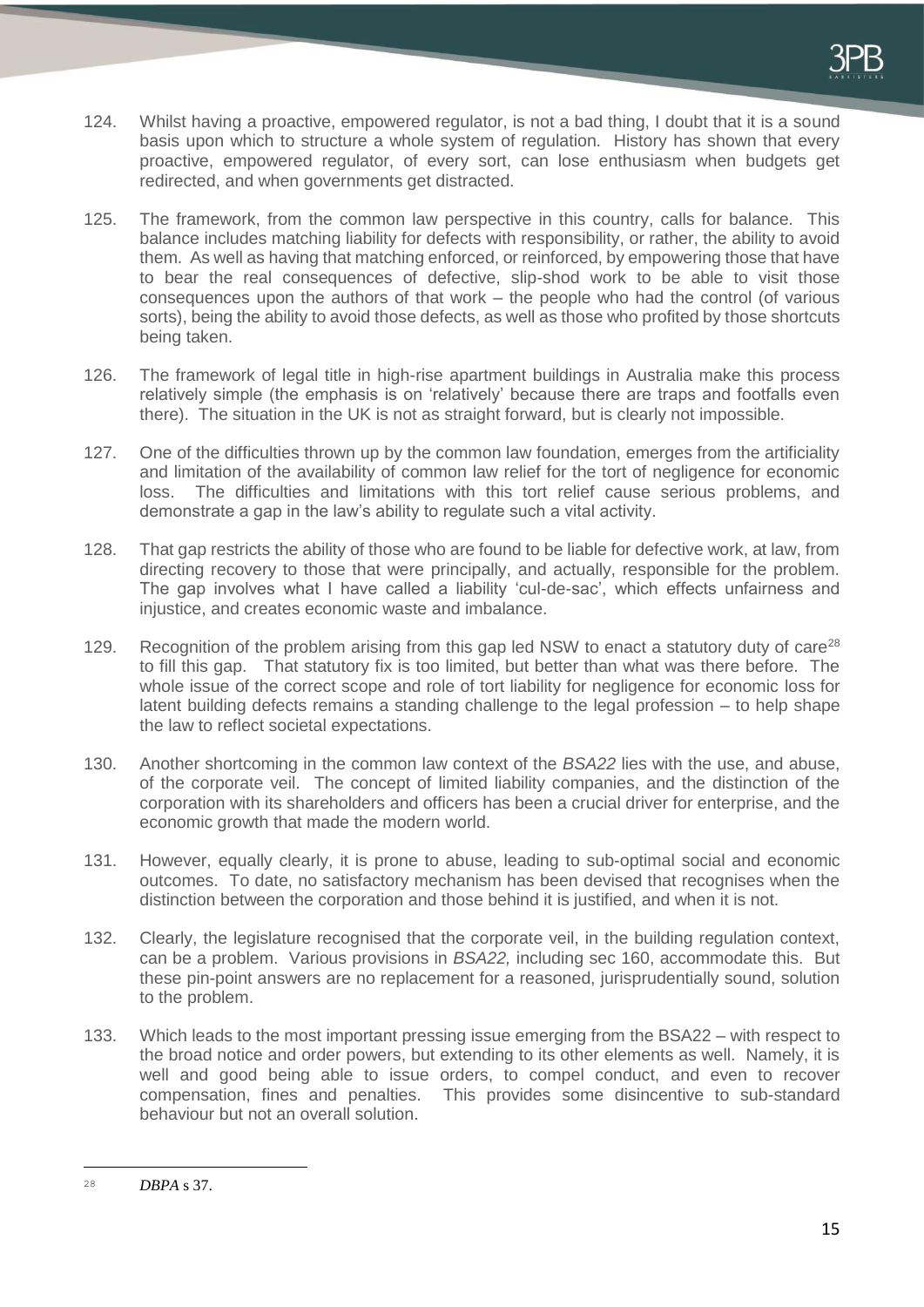- 134. In too many instances, the legislation provides for the *sturm und drang* of its remedies and consequences to be levied against straw or impotent targets, often corporations without the obvious means to give proper redress. The issue is surely to facilitate the consequences of bad work to lead to proper compensation for those that have sustained the losses – and where the measure of that compensation reflects both the measure of the loss and the means of redress.
- 135. This involves, inevitably, those that directly bear the consequences of defective and substandard building work being able to take action that has a reasonable chance of resulting in the provision of the adequate compensation needed to actually rectify the defects.
- 136. It remains to be seen how the *BSA22* provisions will operate in practice, what the regulations will look like, and how the relevant government authorities approach, and sustain the approach, to enforcement. These are all factors that will indicate the success or failure of this step in the regulatory scheme. And for that, only time will tell.
- 137. However, what is clear, is that in order for these bold moves and new powers to have any real chance of success, they must be supported by an ongoing programme of real and honest reform. What is needed is reform that looks at all aspects of the process, that identifies what works, and what causes unnecessary hold up and expense, and then having the courage to fix. A lot has been done, but there is clearly a lot more to be done.
- 138. The answers only partly depend upon the legislature or the government. The legal profession has an important leadership role, but the challenge is one for the whole community.
- 139. The bold, brave, and innovative steps are a good start, but if the momentum falls away from the groundwork involved in reforming the system to rationally support these innovations, then they may end up as 'a bridge too far', and we don't want another of those!

Liability limited by a scheme approved under the Professional Standards Legislation

**This paper is presented for academic discussion and consideration only, and does not contain legal advice and should not be relied upon to that effect. Any and all of the statements contained herein should be verified before being relied upon. Copyright and moral rights of authorship are retained to the author. This paper is not to be reproduced without my consent.** 

25 May 2022